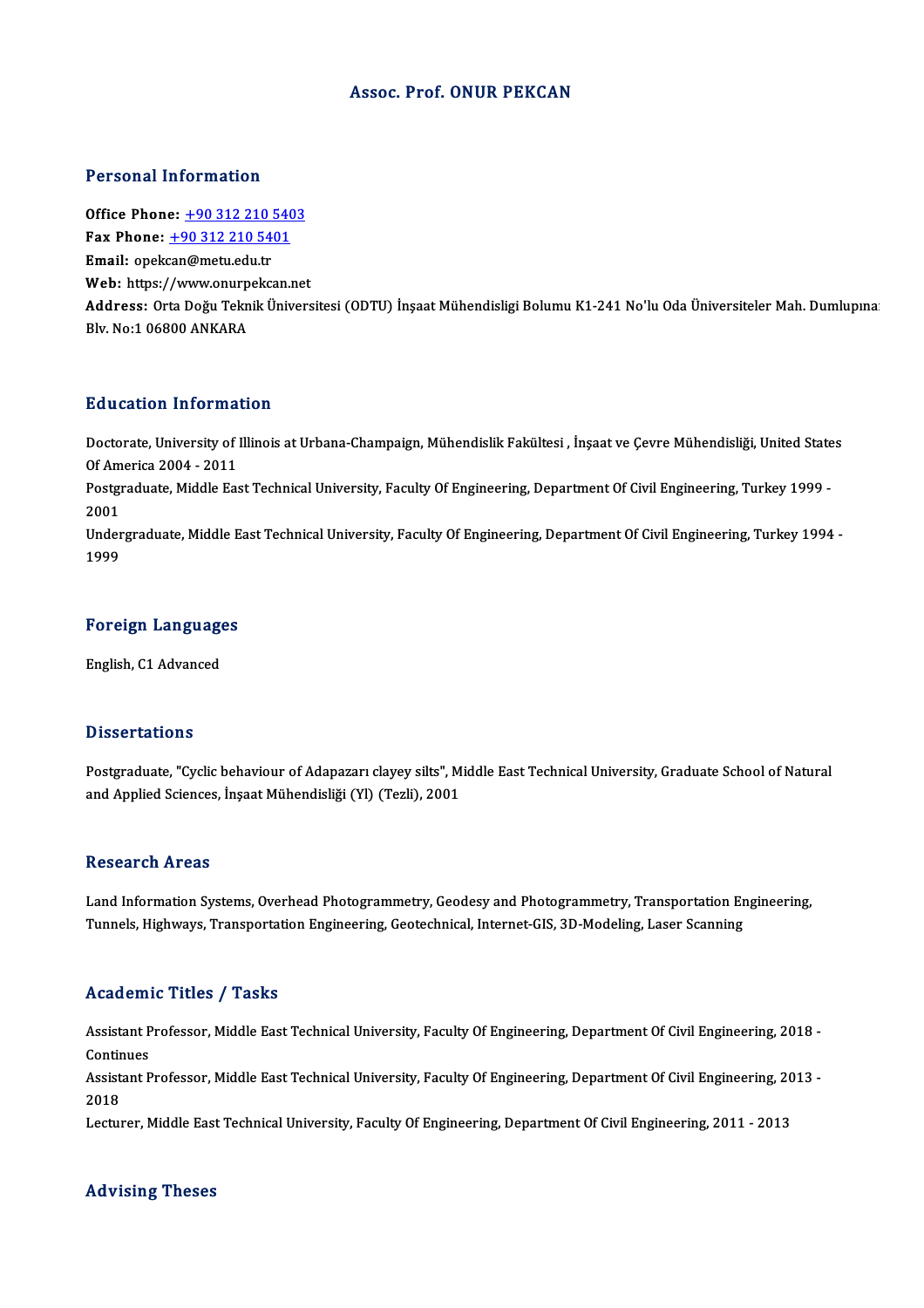Pekcan O., INVESTIGATING STRENGTH AND DEFORMATION CHARACTERISTICS OF MICROBIALLY INDUCED CALCITE<br>PRECIPITATION TREATED LOOSE SAND, Bostandwate, E DUMAN(Student), 2020 Pekcan O., INVESTIGATING STRENGTH AND DEFORMATION CHARACTERISTICS O<br>PRECIPITATION TREATED LOOSE SAND, Postgraduate, E.DUMAN(Student), 2020<br>Peksan O., Teken N. K., Prediction of Water Betantion Curves Heing Neural Netwo Pekcan O., INVESTIGATING STRENGTH AND DEFORMATION CHARACTERISTICS OF MICROBIALLY II<br>PRECIPITATION TREATED LOOSE SAND, Postgraduate, E.DUMAN(Student), 2020<br>Pekcan O., Toker N. K. , Prediction of Water Retention Curves Using PRECIPITATION TREATED LOOSE SAND, Postgraduate, E.DUMAN(Student), 2020<br>Pekcan O., Toker N. K. , Prediction of Water Retention Curves Using Neural Networks, Postgraduate,<br>M.TÜRKMEN(Student). 2020 Pekcan O., Toker N. K. , Prediction of Water Retention Curves Using Neural Networks, Postgraduate,<br>M.TÜRKMEN(Student), 2020<br>Pekcan O., Metaheuristic Based Soil Parameter Identification In Deep Excavations, Postgraduate, A. M.TÜF<br>Pekca<br>2019<br>Peksa Pekcan O., Metaheuristic Based Soil Parameter Identification In Deep Excavations, Postgraduate, A.AKGÜL(Stude<br>2019<br>Pekcan O., Improving Deformation Characteristics of Sand Soils Using Bio-improvement Methods, Postgraduate, 2019<br>Pekcan O., Improving Defol<br>M.TUNALI(Student), 2019<br>Peksan O. Performanse of Pekcan O., Improving Deformation Characteristics of Sand Soils Using Bio-improvement Methods, Postgradu<br>M.TUNALI(Student), 2019<br>Pekcan O., Performance of Short Anchors Inside the Failure Wedge, Postgraduate, B.DEMİR(Studen M.TUNALI(Student), 2019<br>Pekcan O., Performance of Short Anchors Inside the Failure Wedge, Postgraduate, B.DEMİR(Student), 2019<br>Pekcan O., REAL-TIME SIMULATION OF SOIL–TOOL INTERACTION USING ADVANCED SOIL MODELS, Postgradua Pekcan O., Performance of S<br>Pekcan O., REAL-TIME SIMU<br>M.GÜRBÜZ(Student), 2019<br>PEKCAN O. Metabouristis b Pekcan O., REAL-TIME SIMULATION OF SOIL–TOOL INTERACTION USING ADVANCED SOIL MODELS, Post<br>M.GÜRBÜZ(Student), 2019<br>PEKCAN O., Metaheuristic based backcalculation of rock mass parameters around tunnels, Postgraduate,<br>C.CEDİK M.GÜRBÜZ(Student), 2019<br>PEKCAN O., Metaheuristic based backcalculation of rock mass parameters around tunnels, Postgraduate,<br>G.GEDİK(Student), 2018 PEKCAN O., Metaheuristic based backcalculation of rock mass parameters around tunnels, Postgraduate,<br>G.GEDİK(Student), 2018<br>PEKCAN O., Integrated limit equilibrium method for slope stability analysis, Postgraduate, Y.YALÇI G.GEDİK(Student), 2018<br>PEKCAN O., Integrated limit equilibrium method for slope stability analysis, Postgraduate, Y.YALÇIN(Student),<br>PEKCAN O., Application of recent optimization algorithms on slope stability problems, Pos PEKCA<br>PEKCA<br>2018<br>PEKCA PEKCAN O., Application of recent optimization algorithms on slope stability problems, Postgraduate, S.AZIZI(Student), 2018<br>PEKCAN O., An experimental investigation for improvement of sands using microbially induced calcium PEKCAN O., An experimental investigation for improvement of sands using microbially induced calcium carbonate PEKCAN O., An experimental investigation for improvement of sands using microbially induced calcium carbonate<br>precipitation, Postgraduate, Y.EMRE(Student), 2016<br>PEKCAN O., Development of UAV-based pavement crack identifica precipitation, Postgraduate, Y.<br>PEKCAN O., Development of U.<br>A.BAHADDİN(Student), 2016<br>PEKCAN O. Unmannad serial 1 PEKCAN O., Development of UAV-based pavement crack identification system using artificial intelligence, Postgra<br>A.BAHADDİN(Student), 2016<br>PEKCAN O., Unmanned aerial vehicle based visualization of deep excavations using gam A.BAHADDİN(Student), 2016<br>PEKCAN O., Unmanned aerial vehicle based visualization of deep excavations using game engines, Postgraduate,<br>T.TEKE(Student), 2016 PEKCAN O., Unmanned aerial vehicle based visualization of deep excavations using game engines, Postgraduate,<br>T.TEKE(Student), 2016<br>PEKCAN O., ÇOKÇA E., Estimating swelling characteristics of clays using methylene blue test T.TEKE(Student), 2016<br>PEKCAN O., ÇOKÇA E., Estimating swelling characteri<br>approach /, Postgraduate, G.Didem(Student), 2014<br>PEKCAN O. Posksalsulation of navoment laver prop PEKCAN O., ÇOKÇA E., Estimating swelling characteristics of clays using methylene blue test - a machine learning<br>approach /, Postgraduate, G.Didem(Student), 2014<br>PEKCAN O., Backcalculation of pavement layer properties usin approach /, Postgraduate, G.Didem(Student), 2014<br>PEKCAN O., Backcalculation of pavement layer prop<br>algorithm /, Postgraduate, A.ÖCAL(Student), 2014 PEKCAN O., Backcalculation of pavement layer properties using artificial neural network based gravitational search algorithm /, Postgraduate, A.ÖCAL(Student), 2014<br>COKCA E., PEKCAN O., Estimating swelling characteristics o

COKCA E., PEKCAN O., Estimating swelling characteristics of clays using methylene blue test: A machine learning

# Articles Published in Journals That Entered SCI, SSCI and AHCI Indexes

- rticles Published in Journals That Entered SCI, SSCI and AHCI Indexes<br>I. An evaluation of seismic hazard and potential damage in Gaziantep, Turkey using site specific<br>models for seurese yelogity structure and building stee Models for sources, velocity structure and potential damage in (models for sources, velocity structure and building stock An evaluation of seismic hazard and potential damage in Gaziantep, Turkey using site specific<br>models for sources, velocity structure and building stock<br>ARSLAN KELAM A., Karimzadeh S., Yousefibavil K., AKGÜN H., ASKAN GÜNDO models for source<br>ARSLAN KELAM A., k<br>, PEKCAN O., Ciftci H.<br>Soil Dynamics and Es ARSLAN KELAM A., Karimzadeh S., Yousefibavil K., AKGÜN H., ASKAN GÜNDOĞAN A., ERBERİK<br>, PEKCAN O., Ciftci H.<br>Soil Dynamics and Earthquake Engineering, vol.154, 2022 (Journal Indexed in SCI Expanded)<br>The Making of the NEAM I . PEKCAN O., Ciftci H.<br>Soil Dynamics and Earthquake Engineering, vol.154, 2022 (Journal Indexed in SCI Expanded)<br>II. The Making of the NEAM Tsunami Hazard Model 2018 (NEAMTHM18)
- Soil Dynamics and Earthquake Engineering, vol.154, 2022 (Journal Indexed in SCI Expanded)<br>The Making of the NEAM Tsunami Hazard Model 2018 (NEAMTHM18)<br>Basili R., Brizuela B., Herrero A., Iqbal S., Lorito S., Maesano F. E. The Making of the NEAM Tsunami Hazard Model 2018 (NEAM<br>Basili R., Brizuela B., Herrero A., Iqbal S., Lorito S., Maesano F. E. , Mur<br>FRONTIERS IN EARTH SCIENCE, vol.8, 2021 (Journal Indexed in SCI)<br>Nuglear Eissian Nuglear E Basili R., Brizuela B., Herrero A., Iqbal S., Lorito S., Maesano F. E. , Murphy S., Perfetti P., Romano F., Scala A., et al.<br>FRONTIERS IN EARTH SCIENCE, vol.8, 2021 (Journal Indexed in SCI)<br>III. Nuclear Fission-Nuclear Fus
- FRONTIERS<br>Nuclear Fi:<br>algorithm<br>YALCIN V. B **Nuclear Fission-Nuc<br>algorithm<br>YALÇIN Y., PEKCAN O.<br>NEUPAL COMPUTING** algorithm<br>YALÇIN Y., PEKCAN O.<br>NEURAL COMPUTING & APPLICATIONS, vol.32, no.7, pp.2751-2783, 2020 (Journal Indexed in SCI)<br>Comparison of microbially induced colsium corbonate procipitation eligibility using ans
	-

- YALÇIN Y., PEKCAN O.<br>NEURAL COMPUTING & APPLICATIONS, vol.32, no.7, pp.2751-2783, 2020 (Journal Indexed in SCI)<br>IV. Comparison of microbially induced calcium carbonate precipitation eligibility using sporosarcina<br>necteurii NEURAL COMPUTING & APPLICATIONS, vol.32, no.7, pp.2751-2783<br>Comparison of microbially induced calcium carbonate prec<br>pasteurii and bacillus licheniformis on two different sands<br>Sangigel: Y. E. Curbanov B. Belgan Q. Gägen A Comparison of microbially induced calcium c<br>pasteurii and bacillus licheniformis on two d<br>Sarıçiçek Y. E. , Gurbanov R., Pekcan O., Gözen A. G.<br>CEOMICROPIOLOCY JOUPMAL val 26 np.42 52 20 pasteurii and bacillus licheniformis on two different sands<br>Sarıçiçek Y. E. , Gurbanov R., Pekcan O., Gözen A. G.<br>GEOMICROBIOLOGY JOURNAL, vol.36, pp.42-52, 2019 (Journal Indexed in SCI)<br>An automated annuageb for the desig Sarıçiçek Y. E. , Gurbanov R., Pekcan O., Gözen A. G.<br>GEOMICROBIOLOGY JOURNAL, vol.36, pp.42-52, 2019 (Journal Indexed in SCI)<br>V. An automated approach for the design of Mechanically Stabilized Earth Walls incorporatin
- GEOMICROBIOLOGY JOURNAL, vol.36, pp.42<br>An automated approach for the design<br>metaheuristic optimization algorithms<br>VALCIN V. Orbor M. BEVCAN O An automated approach for<br>metaheuristic optimization a<br>YALÇIN Y., Orhon M., PEKCAN O.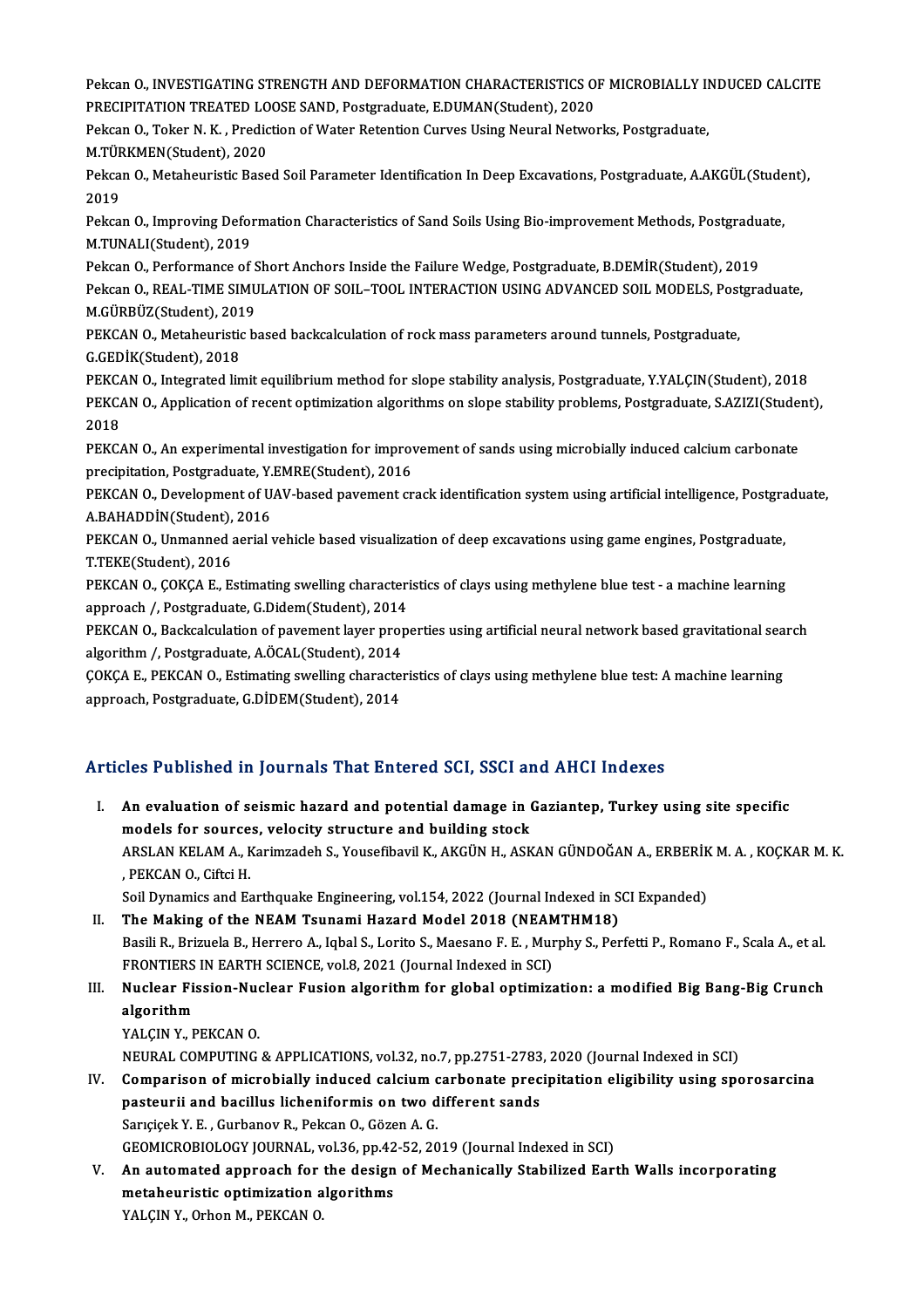APPLIED SOFT COMPUTING, vol.74, pp.547-566, 2019 (Journal Indexed in SCI)<br>A modified approach to spees entrony mathod: Elitiet stepped distribu

- APPLIED SOFT COMPUTING, vol.74, pp.547-566, 2019 (Journal Indexed in SCI)<br>VI. A modified approach to cross entropy method: Elitist stepped distribution algorithm APPLIED SOFT COM<br>**A modified approximation**<br>APPLIED SOFT COM A modified approach to cross entropy method: Elitist stepped distribution<br>Altun M., Pekcan O.<br>APPLIED SOFT COMPUTING, vol.58, pp.756-769, 2017 (Journal Indexed in SCI)<br>A regional near surface high frequency spectral attenu
- Altun M., Pekcan O.<br>APPLIED SOFT COMPUTING, vol.58, pp.756-769, 2017 (Journal Indexed in SCI)<br>VII. A regional near-surface high frequency spectral attenuation (kappa) model for northwestern Turkey<br>Askan A. Sisman E. N. APPLIED SOFT COMPUTING, vol.5<br>A regional near-surface high<br>Askan A., Sisman F. N. , Pekcan O.<br>SOU. DYNAMICS AND FAPTHOUA A regional near-surface high frequency spectral attenuation (kappa) model for northwest<br>Askan A., Sisman F. N. , Pekcan O.<br>SOIL DYNAMICS AND EARTHQUAKE ENGINEERING, vol.65, pp.113-125, 2014 (Journal Indexed in SCI)<br>A hat i SOIL DYNAMICS AND EARTHQUAKE ENGINEERING, vol.65, pp.113-125, 2014 (Journal Indexed in SCI)
- Askan A., Sisman F. N. , Pekcan O.<br>SOIL DYNAMICS AND EARTHQUAKE ENGINEERING, vol.65,<br>VIII. A bat-inspired algorithm for structural optimization<br>Hasancebi O., Teke T., Pekcan O. COMPUTERS & STRUCTURES, vol.128, pp.77-90, 2013 (Journal Indexed in SCI) Hasançebi O., Teke T., Pekcan O.<br>COMPUTERS & STRUCTURES, vol.128, pp.77-90, 2013 (Journal Indexed in SCI)<br>IX. Undrained cyclic shear and deformation behavior of silt-clay mixtures of Adapazan, Turkey<br>Vilmes M. Peksan O. Ba
- COMPUTERS & STRUCTURES,<br>Undrained cyclic shear an<br>Yilmaz M., Pekcan O., Bakir B.<br>SOU. DYNAMICS AND FARTH Undrained cyclic shear and deformation behavior of silt-clay mixtures of Adapazan, Turkey<br>Yilmaz M., Pekcan O., Bakir B.<br>SOIL DYNAMICS AND EARTHQUAKE ENGINEERING, vol.24, no.7, pp.497-507, 2004 (Journal Indexed in SCI) SOIL DYNAMICS AND EARTHQUAKE ENGINEERING, vol.24, no.7, pp.497-507, 2004 (Journal Indexed in SCI)<br>Articles Published in Other Journals

rticles Published in Other Journals<br>I. Tam Derinlikli Esnek Üstyapıların Katman Özelliklerinin Tahmini İçin Lig Şampiyonası Algoritması<br>REKCAN O Tam Derir<br>Tam Derir<br>PEKCAN 0. Tam Derinlikli Esnek Üstyapıların Katman Özelliklerinin Tahmini İçin Lig Şampiyonası Algoritm<br>PEKCAN 0.<br>Mühendislik Bilimleri ve Tasarım Dergisi, vol.8, no.1, pp.273-284, 2020 (Other Refereed National Journals)

Mühendislik Bilimleri ve Tasarım Dergisi, vol.8, no.1, pp.273-284, 2020 (Other Refereed National Journals)<br>Books & Book Chapters

ooks & Book Chapters<br>I. A Hybrid Cuckoo Search Algorithm for Cost Optimization of Mechanically Stabilized Earth Walls<br>Altun M. Yokin Y. Peksen O Altun M., Yalcin Y., Pekcan O.<br>Altun M., Yalcin Y., Pekcan O.<br>in: Annligations of Guelses Se A Hybrid Cuckoo Search Algorithm for Cost Optimization of Mechanically Stabilized Earth Walls<br>Altun M., Yalcin Y., Pekcan O.<br>in: Applications of Cuckoo Search Algorithm and its Variants, Nilanjan Dey, Editor, Springer, Lon

Altun M., Yalcin Y., Pekcan O.<br>in: Applications of Cuckoo Search Algorithm and its Variants, Nilanjan Dey, Editor, Springer, London/Berlin ,<br>Singapore, pp.277-306, 2020 in: Applications of Cuckoo Search Algorithm and its Variants, Nilanjan Dey, Editor, Springer, London/<br>Singapore, pp.277-306, 2020<br>II. An Objective-Based Design Approach of Retaining Walls Using Cuckoo Search Algorithm<br>Tutu

- Singapore, pp.277-306, 2020<br>An Objective-Based Design Appr<br>Tutuş E. B. , Ghalandari T., Pekcan O.<br>in: Applications of Guskas Searsh Al An Objective-Based Design Approach of Retaining Walls Using Cuckoo Search Algorithm<br>Tutuş E. B. , Ghalandari T., Pekcan O.<br>in: Applications of Cuckoo Search Algorithm and its Variants, Nilanjan Dey, Editor, Springer, Londo Tutuş E. B. , Ghalandari T., Pek<br>in: Applications of Cuckoo Sea<br>Singapore, pp.253-275, 2020<br>Guekoo Searsh Bosed Bosh in: Applications of Cuckoo Search Algorithm and its Variants, Nilanjan Dey, Editor, Springer, London/Berlin<br>Singapore, pp.253-275, 2020<br>III. Cuckoo Search Based Backcalculation Algorithm for Estimating Layer Properties of
- Singapore, pp.253-275<br>Cuckoo Search Base<br>Flexible Pavements Cuckoo Search<br>Flexible Paveme<br>Öcal A., Pekcan O.<br>in: Anplications of Flexible Pavements<br>Öcal A., Pekcan O.<br>in: Applications of Cuckoo Search Algorithm and its Variants, Nilanjan Dey, Editor, Springer, London/Berlin ,
	-

Singapore, pp.229-252, 2020

# singapore, pp.229-252, 2020<br>Refereed Congress / Symposium Publications in Proceedings

- efereed Congress / Symposium<br>I. A Virtual Board Game: Monosoil<br>Dolma A TÜRKEZER M. Durmaz M. Noca Gongress / Symposium i usineacions in i recodumgs<br>A Virtual Board Game: Monosoil<br>Dolma A., TÜRKEZER M., Durmaz M., DUMAN E., SARIÇİÇEK Y. E. , PEKCAN O.<br>2nd Geo Congress - Advances in Monitoring and Sansing Embanismen A Virtual Board Game: Monosoil<br>Dolma A., TÜRKEZER M., Durmaz M., DUMAN E., SARIÇİÇEK Y. E. , PEKCAN O.<br>2nd Geo Congress - Advances in Monitoring and Sensing, Embankments, Slopes, and Dams, Pavements, and Geo-<br>Education, Ch Dolma A., TÜRKEZER M., Durmaz M., DUMAN E., SARIÇİÇEK Y. E. , PEKCAN O.<br>2nd Geo Congress - Advances in Monitoring and Sensing, Embankments, Slop<br>Education, Charlottetown, Canada, 20 - 23 March 2022, vol.336, pp.497-504<br>Via 2nd Geo Congress - Advances in Monitoring and Sensing, Embankments, Slopes, an<br>Education, Charlottetown, Canada, 20 - 23 March 2022, vol.336, pp.497-504<br>II. Visualization of Atterberg Limits Test through a Virtual Soil Lab
- Education, Charlottetown, Canada, 20 23 March 2022, vol.336, pp.497-504<br>Visualization of Atterberg Limits Test through a Virtual Soil Laboratory<br>Ozturk E., TÜRKEZER M., DUMAN E., SARIÇİÇEK Y. E. , Kaya H. D. , Arica E. U II. Visualization of Atterberg Limits Test through a Virtual Soil Laboratory<br>Ozturk E., TÜRKEZER M., DUMAN E., SARIÇİÇEK Y. E. , Kaya H. D. , Arica E. U. , PEKCAN O.<br>2nd Geo Congress - Advances in Monitoring and Sensing, E Ozturk E., TÜRKEZER M., DUMAN E., SARIÇİÇEK Y. E. , Kaya H. D. , Arica E. U. ,<br>2nd Geo Congress - Advances in Monitoring and Sensing, Embankments, Slop<br>Education, Charlottetown, Canada, 20 - 23 March 2022, vol.336, pp.505-2nd Geo Congress - Advances in Monitoring and Sensing, Embankments, Slopes, and Dams, Pavements, and Geo-<br>Education, Charlottetown, Canada, 20 - 23 March 2022, vol.336, pp.505-514<br>III. Development Of Direct Shear And Triax
- Education, Charlottetown, Canada, 20 23 March 2022, vol.336, pp.505-514<br>De<mark>velopment Of Direct Shear And Triaxial Test Procedures On Micr</mark><br>Tunalı M., Duman E., SARIÇİÇEK Y. E. , PEKCAN O., GURBANOV R., GÖZEN A. G.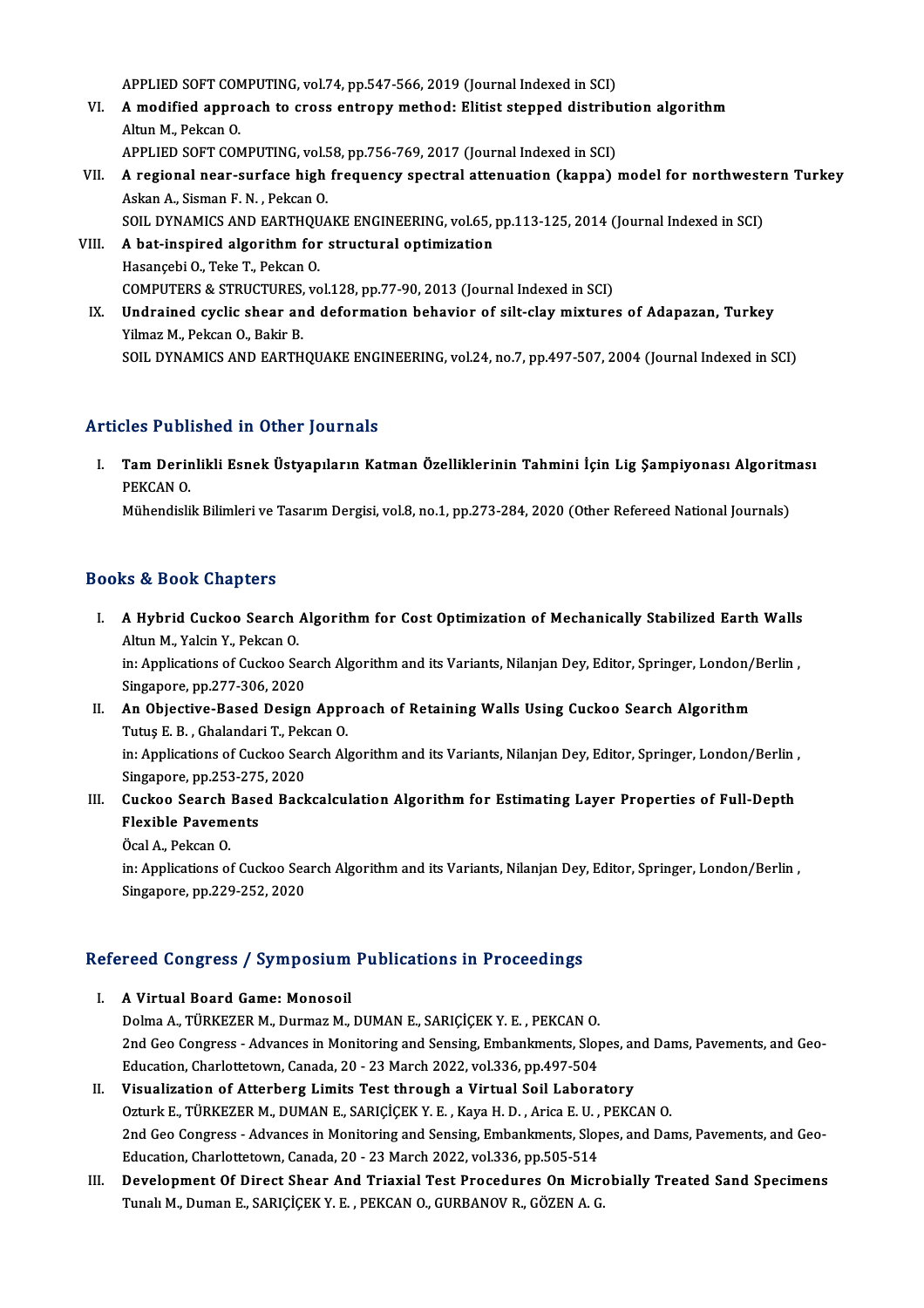1st Mediterranean Young Geotechnical Engineers Conference, Muğla/Bodrum, Turkey, 23 - 24 September 2019,<br>nn 72 80 1st Medite<br>pp.73-80<br>Lean Pro 1st Mediterranean Young Geotechnical Engineers Conference, Muğ<br>pp.73-80<br>IV. Lean Project Management using Unmanned Aerial Vehicles<br>ERSÖZ A. B. PEKCAN O. TOKREMIR O. B.

- pp.73-80<br>Lean Project Management using Unm<br>ERSÖZ A. B. , PEKCAN O., TOKDEMİR O. B.<br>Eth International Preject and Construction Lean Project Management using Unmanned Aerial Vehicles<br>ERSÖZ A. B. , PEKCAN O., TOKDEMİR O. B.<br>5th International Project and Construction Management Conference (IPCMC2018), 16 - 18 November 2018<br>An Artificial Intelligence ERSÖZ A. B. , PEKCAN O., TOKDEMIR O. B.<br>5th International Project and Construction Management Conference (IPCMC2018), 16 - 18 November<br>7. An Artificial Intelligence Based Approach For Investigating Slope Stability Of Earth
- 5th International Project and<br>An Artificial Intelligence<br>SARIÇİÇEK Y. E. , PEKCAN 0.<br>Eth International Sumposiun
- 5th International Symposium on Dam Safety, İstanbul, Turkey, 27 October 01 November 2018, vol.2, pp.831-840 SARIÇİÇEK Y. E. , PEKCAN O.<br>5th International Symposium on Dam Safety, İstanbul, Turkey, 27 October - 01 November 2018, vol.2, pp.831-840<br>7. Tam Derinlikli Esnek Üstyapıların Destek Vektör Makineleri Yöntemiyle Sonlu Elema 5th International Symposiu<mark>l</mark><br>Tam Derinlikli Esnek Üst<br>PEKCAN 0., SARIÇİÇEK Y. E.<br>ZEMİN MEKANİĞİ VE CEOTI Tam Derinlikli Esnek Üstyapıların Destek Vektör Makineleri Yöntemiyle Sonlu Elemanlar Modellemes<br>PEKCAN 0., SARIÇİÇEK Y. E.<br>ZEMİN MEKANİĞİ VE GEOTEKNİK MÜHENDİSLİĞİ 17. ULUSAL KONFERANSI, İstanbul, Turkey, 26 - 28 Septembe PEKCAN 0., SARIÇİÇEK Y. E.<br>ZEMİN MEKANİĞİ VE GEOTEKNİK MÜHENDİSLİĞİ 17. ULUSAL KONFERANSI, İstanbul, Turkey, 26 - 28 September<br>2018, vol.3, pp.1581-1592
- ZEMİN MEKANİĞİ VE GEOTEKNİK MÜHENDİSLİĞİ 17. ULUSAL KONFERA<br>2018, vol.3, pp.1581-1592<br>VII. Analysis of Slopes Using Elitist Differential Evolution Algorithm<br>VALGIN V. ALTIN M. REKÇAN O 2018, vol.3, pp.1581-1592<br>Analysis of Slopes Using Elitis<br>YALÇIN Y., ALTUN M., PEKCAN O.<br>Eth International Conference on I Analysis of Slopes Using Elitist Differential Evolution Algorithm<br>YALÇIN Y., ALTUN M., PEKCAN O.<br>6th International Conference on Engineering Optimization, Lizbon, Portugal, 17 - 19 September 2018<br>Annligation of Artificial
- YALÇIN Y., ALTUN M., PEKCAN O.<br>6th International Conference on Engineering Optimization, Lizbon, Portugal, 17 1<br>VIII. Application of Artificial Neural Networks onBuilding Energy Estimation<br>ALTIN M. EDSÖZ A. B., TEKE T. K 6th International Conference on Engineering Optimization, Lizbon, Portugal, 1<br>Application of Artificial Neural Networks onBuilding Energy Estimat<br>ALTUN M., ERSÖZ A. B. , TEKE T., KURT T., AKÇAMETE GÜNGÖR A., PEKCAN O.<br>Inte Application of Artificial Neural Networks onBuilding Energy Estimation<br>ALTUN M., ERSÖZ A. B., TEKE T., KURT T., AKÇAMETE GÜNGÖR A., PEKCAN O.<br>International Conference on Engineering Technologies, Konya, Turkey, 7 - 09 Dece ALTUN M., ERSÖZ A. B. , TEKE T., KURT T., AKÇAMETE GÜNGÖR A., PEKCAN O.<br>International Conference on Engineering Technologies, Konya, Turkey, 7 - 09 Dece<br>IX. Crack identification for rigid pavements using unmanned aerial ve
- International Conference on Engi<br>Crack identification for rigid<br>ERSÖZ A. B. , PEKCAN O., TEKE T.<br>International Conference on Buil Crack identification for rigid pavements using unmanned aerial vehicles<br>ERSÖZ A. B. , PEKCAN O., TEKE T.<br>International Conference on Building up Efficient and Sustainable Transport Infrastructure (BESTInfra), Prague, ERSÖZ A. B. , PEKCAN O., TEKE T.<br>International Conference on Building up Efficient<br>Czech Republic, 21 - 22 September 2017, vol.236<br>Probabilistis TSUnami Harard MAPS for the
- International Conference on Building up Efficient and Sustainable Transport Infrastructure (BESTI:<br>Czech Republic, 21 22 September 2017, vol.236<br>X. Probabilistic TSUnami Hazard MAPS for the NEAM Region: TheTSUMAPS-NEAM P Czech Republic, 21 - 22 September 2017, vol.236<br>Probabilistic TSUnami Hazard MAPS for the NEAM Region: TheTSUMAPS-NEAM Project<br>BASILI R., BABEYKO A., HOECHNER A., BAPTISTA M. A. , ABDALLAH S. B. , CANALS M., El Mouraouah A Probabilistic TSUnami Hazard M<br>BASILI R., BABEYKO A., HOECHNER /<br>B. , Ibenbrahim A., LASTRAS G., et al.<br>Conoral Assembly of European Coos BASILI R., BABEYKO A., HOECHNER A., BAPTISTA M. A. , ABDALLAH S. B. , CANALS M., El Mouraouah A., I<br>B. , Ibenbrahim A., LASTRAS G., et al.<br>General Assembly of European Geoscience Union EGU 2017, VİYANA, Austria, 23 - 28 Ap B., Ibenbrahim A., LASTRAS G., et al.<br>General Assembly of European Geoscience Union EGU 2017, VİYANA, Austria, 23 - 28 April 2017, vol.19<br>XI. Unmanned Aerial Vehicle Based Pavement Crack Identification Method Integrated wi

General Assembly of European Geoscience Union EGU 2017, VİYANA, Austria, 23 - 28 April 2017, vol.19

ERSÖZA.B. ,PEKCANO.,TEKET.

Transportation Research Board 96th Annual Meeting, Washington, Kiribati, 8 - 12 January 2017

- XII. Probabilistic TSUnami Hazard MAPS for the NEAM Region The TSUMAPS NEAM Project Transportation Research Board 96th Annual Meeting, Washington, Kiribati, 8 - 12 January 2017<br>Probabilistic TSUnami Hazard MAPS for the NEAM Region The TSUMAPS NEAM Project<br>Basili R., Babeyko A., Baptista M. A. , Abdallah S Probabilistic TSUnami<br>Basili R., Babeyko A., Bapi<br>Lastras G., Lorito S., et al.<br>ACU 12, . 16 Desember 2 Basili R., Babeyko A., Baptista<br>Lastras G., Lorito S., et al.<br>AGU, 12 - 16 December 2016<br>Damage Identification of C Lastras G., Lorito S., et al.<br>AGU, 12 - 16 December 2016<br>XIII. Damage Identification of Coastal Structures Using Image Processing Tecniques<br>PEKCAN O. EBSÖZA B. TEKE T. Dožen G. G. ÖZVUPT G. BAVKAL G.
- AGU, 12 16 December 2016<br>Damage Identification of Coastal Structures Using Image Proc<br>PEKCAN O., ERSÖZ A. B. , TEKE T., Doğan G. G. , ÖZYURT G., BAYKAL C.<br>ICCE' 16 35th International Conference on Coastal Engineering 1 Damage Identification of Coastal Structures Using Image Processing Tecniques<br>PEKCAN 0., ERSÖZ A. B. , TEKE T., Doğan G. G. , ÖZYURT G., BAYKAL C.<br>ICCE' 16 - 35th International Conference on Coastal Engineering, 17 - 20 Nov PEKCAN O., ERSÖZ A. B. , TEKE T., Doğan G. G. , ÖZYURT G., BAYKAL C.<br>ICCE' 16 - 35th International Conference on Coastal Engineering, 17 - 20 November 20<br>XIV. Visualization of Interlock Action in Granular Medium for Mo
- ICCE' 16 35th Interna<br>Visualization of Inte<br>PEKCAN O., Gürbüz M.<br>Ayruna Coosentatik Ke Visualization of Interlock Action in Granular Mediu<br>PEKCAN 0., Gürbüz M.<br>Avrupa Geosentetik Konferansı, 25 - 28 September 2016<br>Pavement Crask Detestion Heing Humanned Air Vel

- PEKCAN O., Gürbüz M.<br>Avrupa Geosentetik Konferansı, 25 28 September 2016<br>XV. Pavement Crack Detection Using Unmanned Air Vehicles Avrupa Geosentetik Konferansı, 2<br>Pavement Crack Detection Us<br>PEKCAN O., ERSÖZ A. B. , TEKE T.<br>Transportation Besearsh Board ( Pavement Crack Detection Using Unmanned Air Vehicles<br>PEKCAN 0., ERSÖZ A. B. , TEKE T.<br>Transportation Research Board 95th Annual Meeting, 10 - 14 January 2016<br>Determination of Laver Properties for Full Denth Asphalt Payemen
- PEKCAN O., ERSÖZ A. B. , TEKE T.<br>Transportation Research Board 95th Annual Meeting, 10 14 January 2016<br>XVI. Determination of Layer Properties for Full Depth Asphalt Pavements Using Artificial Neural Network<br>Pased Cravita Transportation Research Board 95th Annua<br>Determination of Layer Properties for<br>Based Gravitational Search Algorithm<br>ÖCALA REVCAN O Determination of<br>Based Gravitation<br>ÖCAL A., PEKCAN O.<br>4th International Co Based Gravitational Search Algorithm<br>ÖCAL A., PEKCAN O.<br>4th International Conference on Engineering Optimization - EngOpt 2014, 8 - 11 September 2014

OCAL A., PEKCAN O.<br>4th International Conference on Engineering Optimization - EngOpt 2014, 8 - 11 September 2014<br>XVII. Connected Component Based Pavement Crack Identification Using Support Vector Machines<br>CÜNCÖR O. E., PEK 4th International Conferer<br>Connected Component<br>GÜNGÖR O. E. , PEKCAN O.<br>22nd Trensportation Bose Connected Component Based Pavement Crack Identification Using Suppor<br>GÜNGÖR O. E. , PEKCAN O.<br>93rd Transportation Research Board Annual(TRB) Meeting, 12 - 16 January 2014<br>Development of soil profile vieweligation software GÜNGÖR O. E. , PEKCAN O.<br>93rd Transportation Research Board Annual(TRB) Meeting, 12 - 16 January 2014<br>XVIII. Development of soil profile visualization software using game engines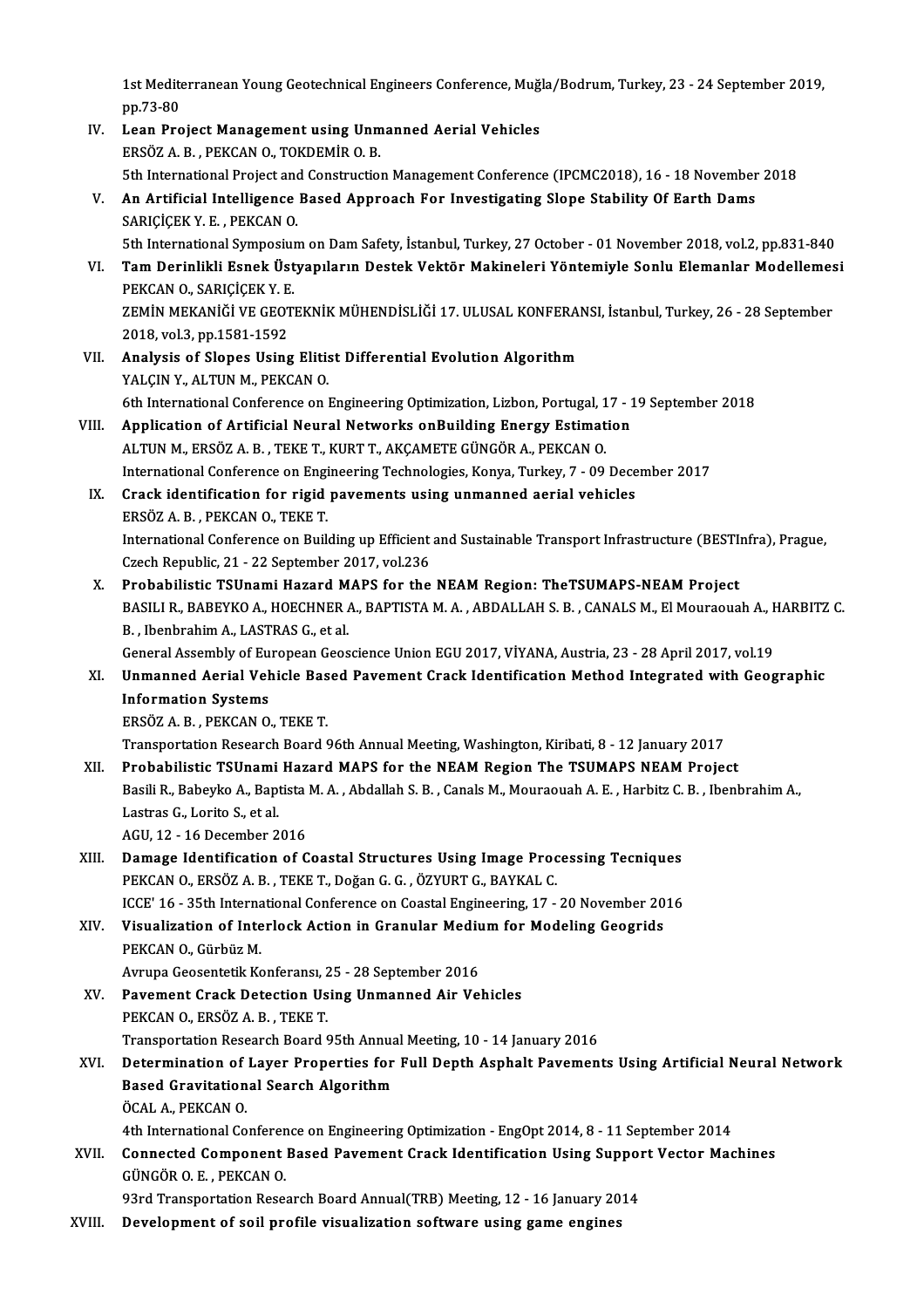|             | Cicekci O. C., Turkeri M. K., PEKCAN O.                                                                                                                            |
|-------------|--------------------------------------------------------------------------------------------------------------------------------------------------------------------|
|             | 2014 Congress on Geo-Characterization and Modeling for Sustainability, Geo-Congress 2014, Atlanta, GA, United                                                      |
|             | States Of America, 23 - 26 February 2014, pp.3364-3372                                                                                                             |
| XIX.        | Soil Parameter Identification by Differential Evolution                                                                                                            |
|             | DÖRTDİVANLIOĞLU B., PEKCAN O.                                                                                                                                      |
|             | IPDO, The 4th Inverse problems, design and optimization symposium, 26 - 28 June 2013                                                                               |
| XX.         | Settlement of Foundations on Soils Improved by Columns                                                                                                             |
|             | ŞENGÖR M., TEKİN M., PEKCAN O., ÖZTÜRK Ş., ERGUN U.                                                                                                                |
|             | ACE, The 10th International Congress on Advances in Civil Engineering, 17 - 19 October 2012                                                                        |
| XXI.        | Parallel Computational Framework Parallel Computational Framework for the Solution of Inverse                                                                      |
|             | Problems in Geotechnical Engineering                                                                                                                               |
|             | PEKCAN O., SEÇKİNER S.                                                                                                                                             |
|             | EYGEC, The 22nd European Young Geotechnical Engineers Conference, 26 - 29 August 2012                                                                              |
| XXII.       | A Data Mining Approach for Modeling High-frequency Spectral Decay of Ground Motions for                                                                            |
|             | Northwestern Turkey                                                                                                                                                |
|             | ŞİŞMAN F. N., PEKCAN O., ASKAN GÜNDOĞAN A.                                                                                                                         |
|             | EURO, The 22nd European Conference on Operational Research, Vilniaus, Lithuania, 8 - 11 June 2012                                                                  |
| XXIII.      | A Regional High-frequency Attenuation (Kappa) Model for Northwestern Turkey                                                                                        |
|             | ŞİŞMAN F. N., PEKCAN O., ASKAN GÜNDOĞAN A.                                                                                                                         |
|             | SSA, 2012 Seismological Society of America Annual Meeting, 17 - 19 April 2012                                                                                      |
| XXIV.       | Soft computing methodology to determine pavement thickness from falling weight deflectometer                                                                       |
|             | testing                                                                                                                                                            |
|             | Pekcan O., Tutumluer E., Ghaboussi J.                                                                                                                              |
|             | GeoFlorida 2010: Advances in Analysis, Modeling and Design Conference, West Palm Beach, FL, United States Of                                                       |
|             | America, 20 - 24 February 2010, pp.2621-2630                                                                                                                       |
| XXV.        | SOFTSYS for backcalculation of full-depth asphalt pavement layer moduli                                                                                            |
|             | Pekcan O., Tutumluer E., Ghaboussi J.                                                                                                                              |
|             | 8th International Conference on the Bearing Capacity of Roads, Railways and Airfields, BCR2A'09, Champaign, IL,                                                    |
| <b>XXVI</b> | United States Of America, 29 June - 02 July 2009, vol.1, pp.679-687<br>Quantifying effects of lime stabilized subgrade on conventional flexible pavement responses |
|             | Pekcan O., Tutumluer E., Thompson M.                                                                                                                               |
|             | 1st International Conference on Transportation Geotechnics, ICTG-1, Nottingham, United Kingdom, 25 - 27 August                                                     |
|             | 2008, pp 529-534                                                                                                                                                   |
| XXVII.      | Artificial Neural Network based backcalculation of conventional flexible pavements on lime                                                                         |
|             | stabilized soils                                                                                                                                                   |
|             | Pekcan O., Tutumluer E., Thompson M.                                                                                                                               |
|             | 12th International Conference on Computer Methods and Advances in Geomechanics 2008, Goa, India, 1 - 06                                                            |
|             | October 2008, vol.3, pp.1647-1654                                                                                                                                  |
| XXVIII.     | Analyzing pavements on lime-stabilized soils with artificial neural networks                                                                                       |
|             | Pekcan O., Tutumluer E., Thompson M.                                                                                                                               |
|             | International Conference on Advanced Characterisation of Pavement and Soil Engineering Materials, Athens,                                                          |
|             | Greece, 20 - 22 June 2007, vol.1, pp 587-596                                                                                                                       |
| XXIX.       | Nondestructive flexible pavement evaluation using ILLI-PAVE based artificial neural network models                                                                 |
|             | Pekcan O., Tutumluer E., Thompson M.                                                                                                                               |
|             | GeoCongress 2006, Atlanta, GA, United States Of America, 26 February - 01 March 2006, vol.2006, pp.227                                                             |
| XXX.        | Advanced Models for Predicting Aggregate Rutting Behavior                                                                                                          |
|             | CEYLAN H., GÜÇLÜ A., TUTUMLUER E., PEKCAN O.                                                                                                                       |
|             | BCRA05, 7th International Conference on the Bearing Capacity of Roads, Railways and Airfields, 27 - 29 June 2005                                                   |
| XXXI.       | Cyclic behavior of Adapazari silt and clay mixtures.                                                                                                               |
|             | PEKCAN O., ÇETİN K. Ö., BAKIR B. S.                                                                                                                                |
|             | 11th International Conference on Soil Dynamics and Earthquake Engineering, 7 - 09 January 2004                                                                     |
|             |                                                                                                                                                                    |